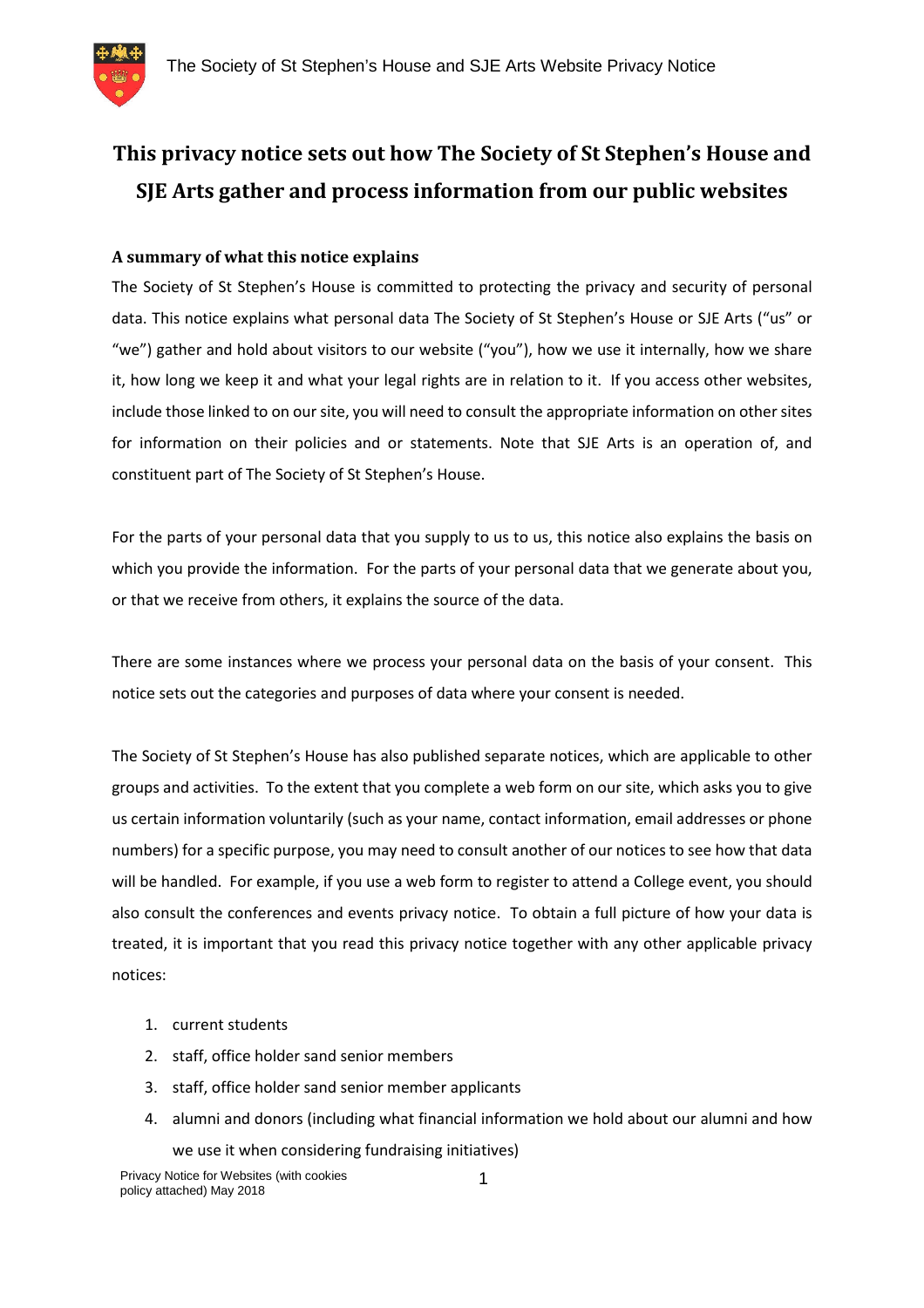

### The Society of St Stephen's House and SJE Arts Website Privacy Notice

- 5. archives (which explains what data we hold in our archive)
- 6. security, maintenance and health and safety (including how we use CCTV)
- 7. conferences and events
- 8. IT systems (including how we monitor internet usage)
- 9. Cookie notice.

You can access past versions of our privacy notices at the location: https://www.ssho.ox.ac.uk/about/policies.html

#### **What is your personal data and how does the law regulate our use of it?**

"Personal data" is information relating to you as a living, identifiable individual. We refer to this as "your data". Data protection law requires The Society of St Stephen's House as data controller for your data:

- To process your data in a lawful, fair and transparent way;
- To only collect your data for explicit and legitimate purposes**;**
- To only collect data that is relevant, and limited to the purpose(s) we have told you about;
- To ensure that your data is accurate and up to date;
- To ensure that your data is only kept as long as necessary for the purpose(s) we have told you about;
- To ensure that appropriate security measures are used to protect your data.

#### **The Society of St Stephen's House's Contact Details**

If you need to contact us about your data, please contact: dpo@ssho.ox.ac.uk

#### **What personal data we hold about you and how we use it**

Whenever you use a website, mobile application or other Internet service, certain information is created and recorded automatically. The same is true for our websites, being those with URLs starting https://www.ssho.ox.ac.uk or https://www.sje-oxford.org

In addition to the data we gather via web forms placed on our site (the handling of which will be governed by the relevant data protection notice covering the circumstances and context), we collect and generate a variety of data via our website(s).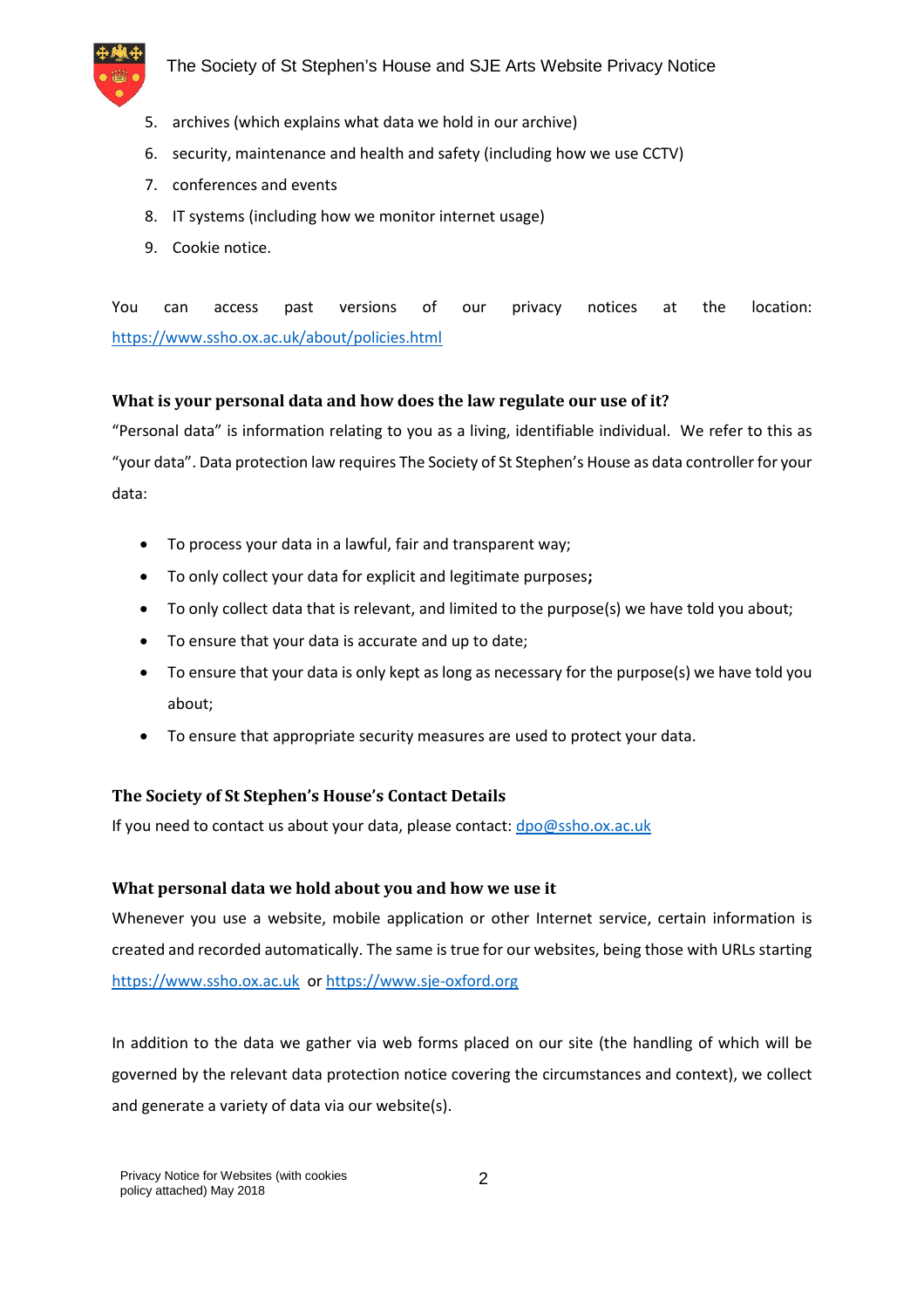

Categories of data that we collect, store and use include (but are not limited to):

- Log data: Whenever you use our website, our servers automatically record information ("log data") regarding that access, including:
	- o Any data sent by your browser or mobile app to enable you to access the site.
	- o Location data of users (if provided by the connecting device).
	- Internet Protocol (IP) address of the connecting device or other unique device identifiers.
	- o Browser type and setting for the connecting device.
	- o The date and time of access.
	- o Details of any attempts to log on to closed systems.
	- o Crash data.
- Cookie data: We may use "cookies" (small text files sent by your computer each time you visit our website, unique to your visit or your browser) or similar technologies to record additional information. Our cookies record information including:
	- o Language preferences.
- o Contents of online 'shopping baskets' (where relevant).
- o For further information on the cookies we use and the data each collects, please see our Cookie notice at the foot of this document.

Most data collected is statistical data about our users' browsing actions and patterns, and does not identify any individual. However, there may be occasions where browsing patterns are connected to IP addresses or location data such that the data as a whole is personal data.

Whether we collect some of the above information often depends on your device type and settings. To learn more about what information your device makes available to us, please also check the policies of your device manufacturer or software provider.

#### **The lawful basis on which we process your data**

The law requires that we provide you with information about the lawful basis on which we process your personal data, and for what purpose(s). In most circumstances, we require your consent to place cookies on your device(s). When you access our website you are notified that we use cookies, and continued use of the site following that notification is taken as consent to the use of cookies.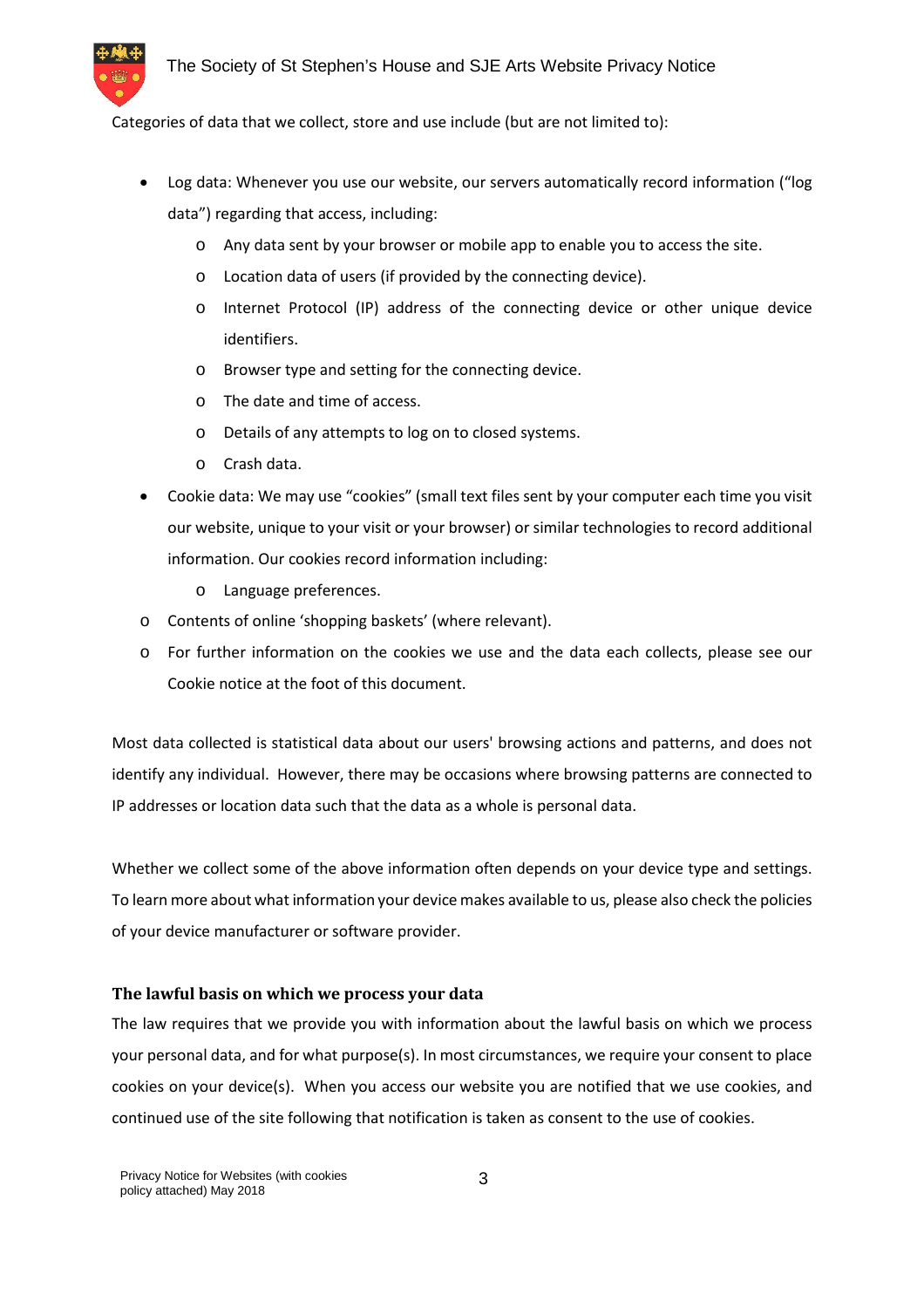

If you would prefer that we do not use cookies, you should adjust your browser settings to reject cookie use. Where we use cookies for site security, or to ensure the proper functioning of the site (for example via the use of load-bearing cookies), we do not require your consent to the use of these cookies. We have a legitimate interest in their use and we process all data, as collected by those cookies, on that basis.

## **Data that you provide to us and the possible consequences of you not providing it**

The data that we collect via our website in the course of your accessing it, is provided by you on a voluntary basis. If you elect to adjust your browser settings to reject cookies, it may affect your experience in using the site, in the event that any blocked cookies support functionality.

#### **Other sources of your data**

Apart from the data that you provide to us, we may also receive data about you from other sources:

- We may get information about you and your activity outside The Society of St Stephen's House from other third parties we work with. For example:
	- o The University of Oxford
	- o Google Analytics shares information with the websites or apps where it runs to provide statistics. We also receive this information, which may include information such as whether clicks on other sites led to visits to our site. For more information about Google Analytics see http://www.google.com/analytics/.

#### **How we share your data**

We do not, and will not, sell your data to third parties. We will only share it with third parties if we are allowed or required to do so by law.

Examples of bodies to whom we are required by law to disclose certain data include, but are not limited to:

| Organisation                         | Whv?                                                                                                    |  |
|--------------------------------------|---------------------------------------------------------------------------------------------------------|--|
|                                      | UK agencies with duties relating to the We may share data with government departments, crime prevention |  |
| prevention and detection of crime,   | and law enforcement agencies when required or considered                                                |  |
| apprehension and prosecution of      | appropriate in the circumstances and with the proper consideration                                      |  |
| offenders, safeguarding, or national | of your rights and freedoms. [in cases where the law places a duty                                      |  |
| security.                            | on us to report                                                                                         |  |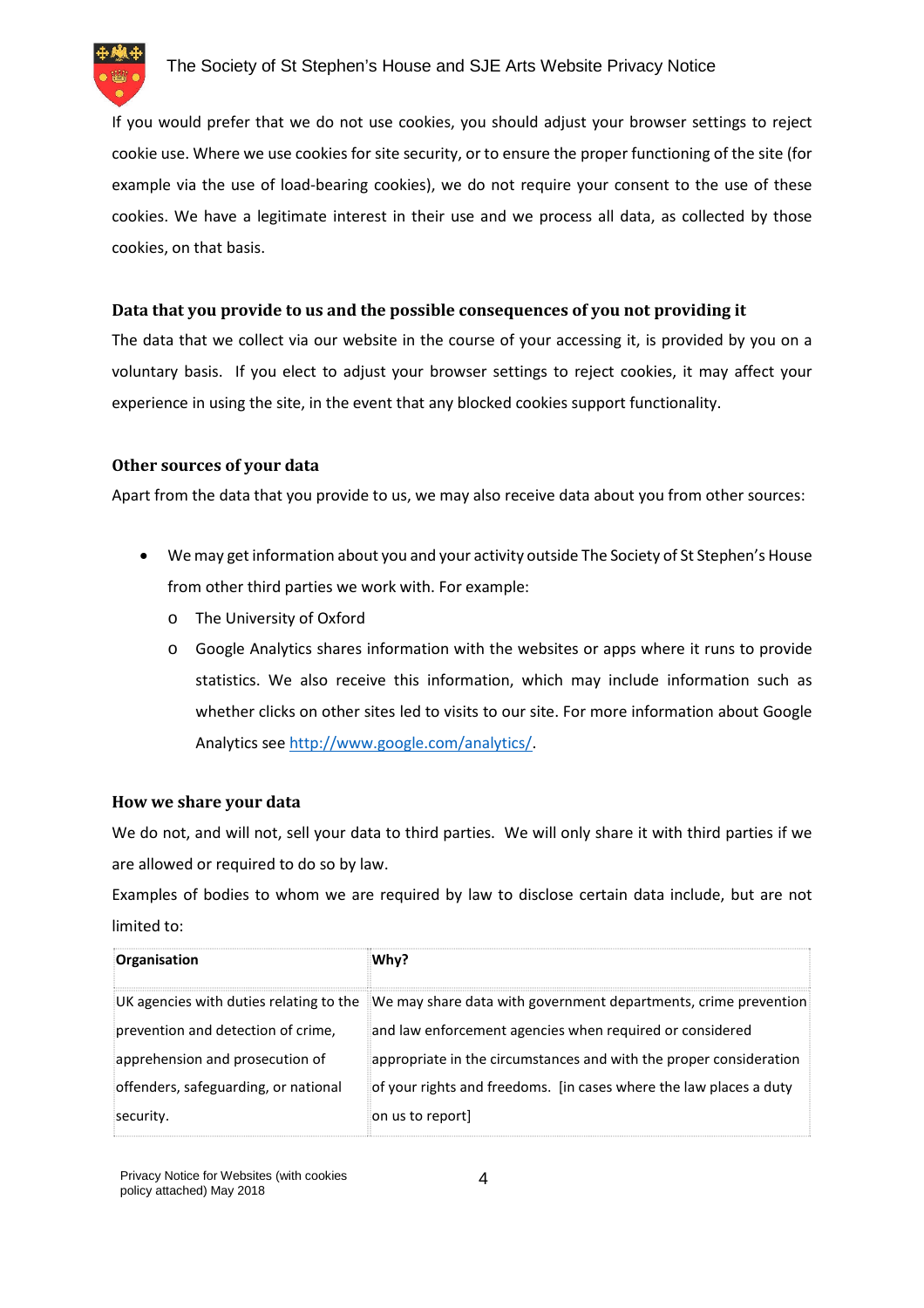

Examples of bodies to whom we may voluntarily disclose data, in appropriate circumstances, include but are not limited to:

| Organisation                            | Why?                                                                                                     |  |
|-----------------------------------------|----------------------------------------------------------------------------------------------------------|--|
|                                         | Other Colleges and/or PPH's within the Data from cookies may be shared in pursuit of our legitimate      |  |
|                                         | University of Oxford, University offices interest in maintaining the proper function and security of our |  |
| and/or departments                      | website, or where the other party has a legitimate interest is                                           |  |
|                                         | receiving the data for similar purposes.  Data may also be shared in                                     |  |
|                                         | an anonymized and/or statistical format.]                                                                |  |
| Legal advisers and auditors             | To support our legal and financial obligations and objectives.                                           |  |
| Third party service providers           | To facilitate activities of The Society of St Stephen's House or SJE.                                    |  |
|                                         | Any transfer will be subject to an appropriate, formal agreement                                         |  |
|                                         | between The Society of St Stephen's House or SJE, and the                                                |  |
|                                         | processor.                                                                                               |  |
| UK agencies with duties relating to the | We may share data with government departments, crime                                                     |  |
| prevention and detection of crime,      | prevention and law enforcement agencies when required or                                                 |  |
| apprehension and prosecution of         | considered appropriate in the circumstances and with the proper                                          |  |
| offenders, safeguarding, or national    | consideration of your rights and freedoms.                                                               |  |
| security.                               |                                                                                                          |  |

Where website information is shared with third parties, we will seek to share the minimum amount of information necessary to fulfil the purpose.

All our third party service providers are required to take appropriate security measures to protect your personal information in line with our policies, and are only permitted to process your personal data for specific purposes in accordance with our instructions. We do not allow our third party providers to use your personal data for their own purposes.

#### **Sharing your data outside the European Union**

The law provides various further safeguards where data is transferred outside of the EU. When you are resident outside the EU in a country where there is no "adequacy decision" by the European Commission, and an alternative safeguard is not available, we may still transfer data to you which is necessary for performance of your contract with us.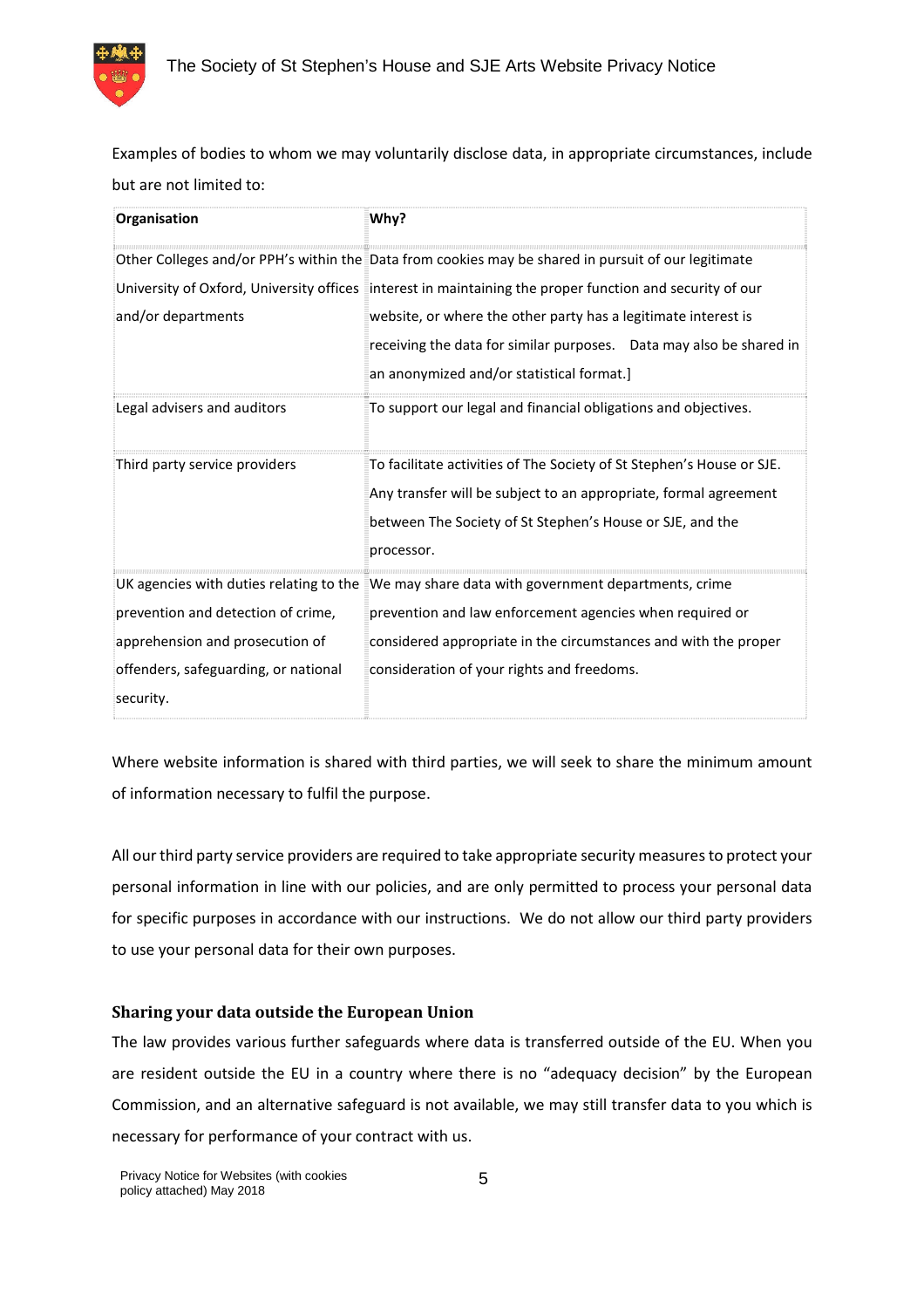

Otherwise, we may transfer your data outside the European Union, but only for the purposes referred to in this notice and provided either:

- There is a decision of the European Commission that the level of protection of personal data in the recipient country is adequate; or
- Appropriate safeguards are in place to ensure that your data is treated in accordance with UK data protection law, for example through the use of standard contractual clauses; or
- There is an applicable derogation in law which permits the transfer in the absence of an adequacy decision or an appropriate safeguard.

#### **Automated decision-making**

We do not envisage that any decisions will be taken about you based solely on automated means. We will update this notice if this position changes.

#### **How long we keep your data**

We retain your personal information for as long as necessary to fulfil the purposes we collected it for, including for the purpose of satisfying any legal, accounting, regulatory, disciplinary or reporting requirements.

The majority of website data is not held in a personally identifiable for more than one year. Data which we need to hold for longer periods will be anonymized where possible. Please note that we may keep anonymized statistical data indefinitely, but you cannot be identified from such data.

We adopt data collection, storage and processing practices and security measures to protect against unauthorised access, alteration, disclosure or destruction of your personal information, username, password, transaction information and data stored with respect to our Site. Data that we have collected is held on protected devices, including where it is held as part of a back-up version. We use layered security software to prevent unauthorised access, alteration, disclosure or destruction of the data. Our security system is subject to regular audit and testing.

#### **Your legal rights over your data**

Subject to certain conditions and exception set out in UK data protection law, you have: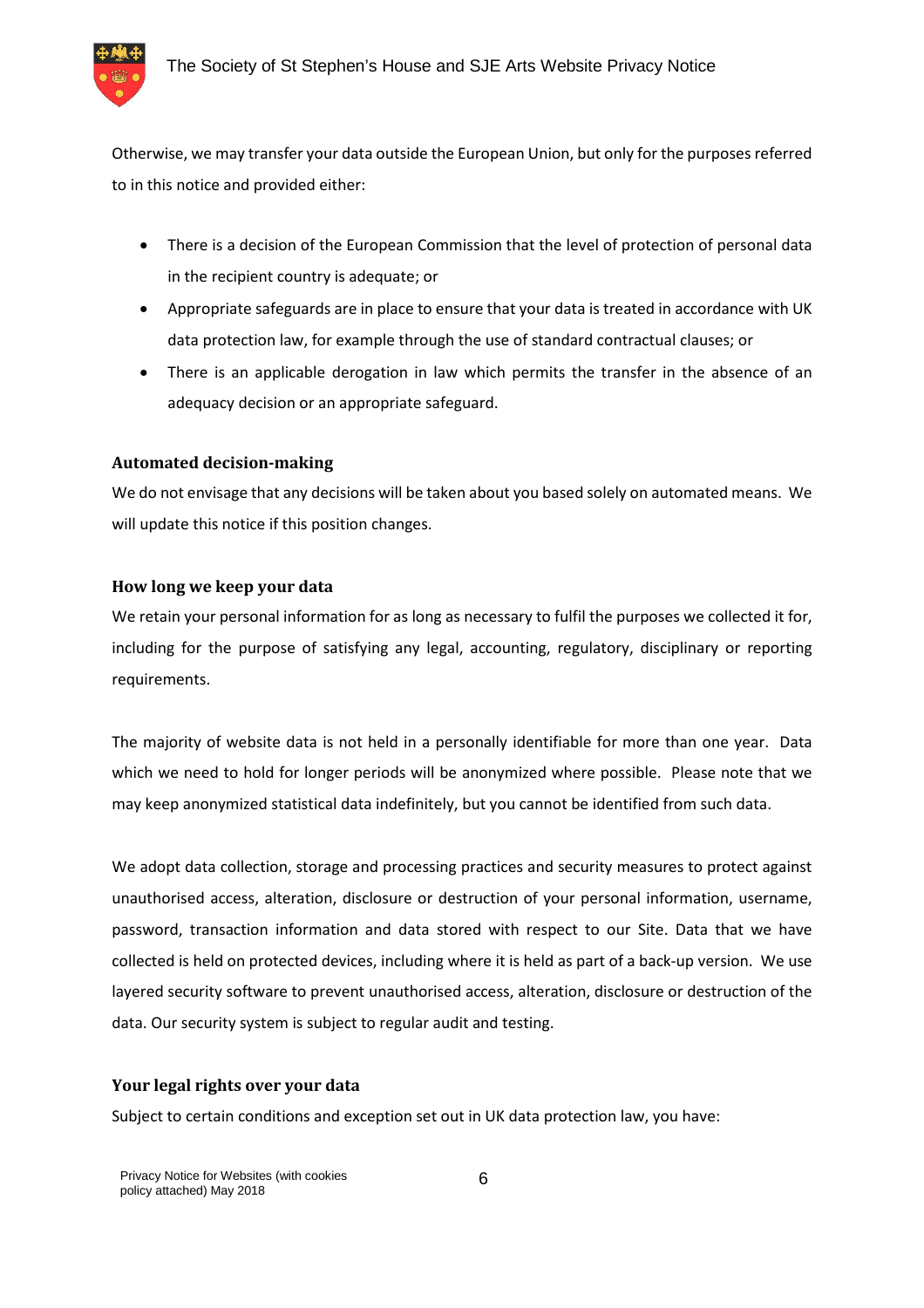

- The **right to request access** to a copy of your data, as well as to be informed of various information about how your data is being used;
- The **right to have any inaccuracies in your data corrected**, which may include the right to have any incomplete data completed;
- The **right to have your personal data erased** in certain circumstances;
- The **right to have the processing of your data suspended**, for example if you want us to establish the accuracy of the data we are processing.
- The right to receive a **copy of data you have provided to us**, and have that transmitted to another data controller (for example, another University or College).
- The **right to object to any direct marketing** (for example, email marketing or phone calls) by us, and to require us to stop such marketing.
- The **right to object to the processing of your information** if we are relying on a "legitimate interest" for the processing or where the processing is necessary for the performance of a task carried out in the public interest.
- The **right to object to any automated decision-making** about you which produces legal effects or otherwise significantly affects you.
- Where the lawful basis for processing your data is **consent**, you have the **right to withdraw your consent at any time**. This will not affect the validity of any lawful processing of your data up until the time when you withdrew your consent. You may withdraw your consent by contacting the College/PPH Data Protection Officer at dpo@ssho.ox.ac.uk

If you wish to exercise any of your rights in relation to your data as processed by The Society of St Stephen's House please contact our Data Protection Officer at dpo@ssho.ox.ac.uk Some of your rights are not automatic, and we reserve the right to discuss with you why we might not comply with a request from you to exercise them.

Further guidance on your rights is available from the Information Commissioner's Office (https://.ico.org.uk/). You have the right to complain to the UK's supervisory office for data protection, the Information Commissioner's Office at https://ico.org.uk/concerns/ if you believe that your data has been processed unlawfully.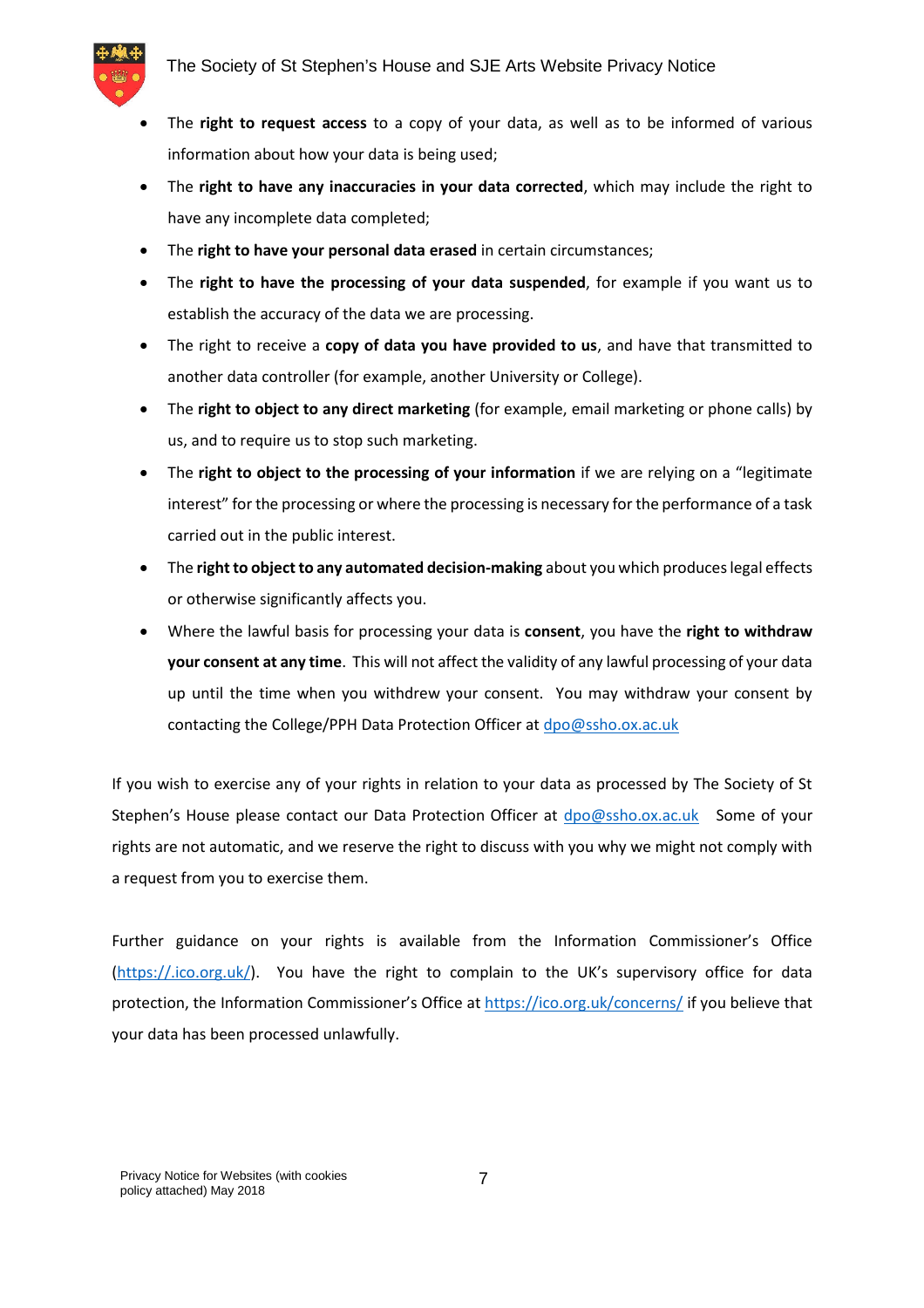

### **Future changes to this privacy notice**

We may need to update this notice from time to time, for example if the law or regulatory requirements change, if technology changes or to make the The Society of St Stephen's House's or the University's operations and procedures more efficient. If the change is material, we will publish details of the change not less than two months' notice of the change so that you can exercise your rights, if appropriate, before the change comes into effect.

**Version control: V.1.1 (May 2018)**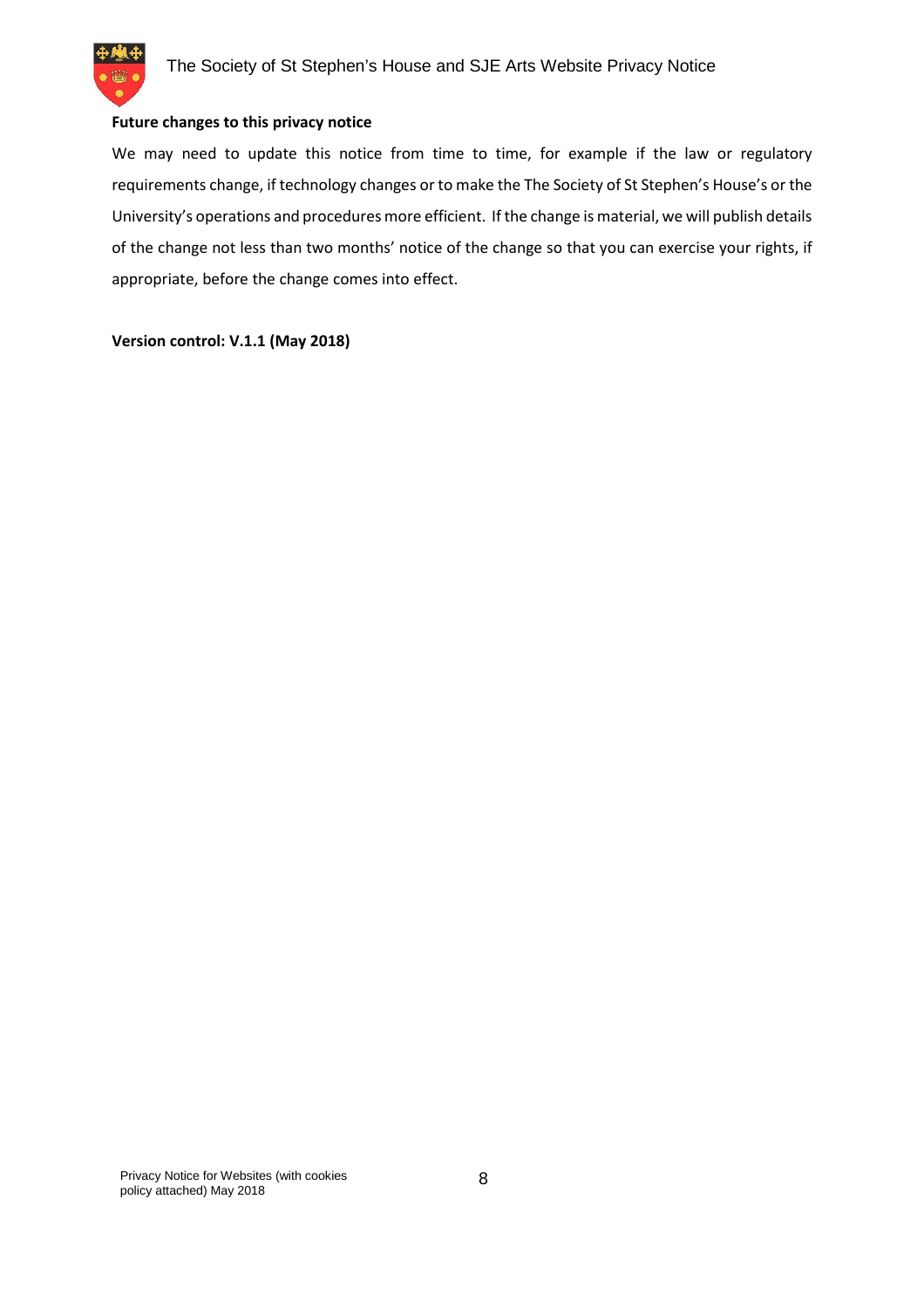

## **Cookies used by The Society of St Stephen's House and by SJE Arts on our public websites**

**Some of web pages of The Society of St Stephen's House and SJE Arts use "cookies".** Cookies are small text files that are placed on your computer by the websites that you visit. They are widely used in order to make websites work, or work more efficiently, as well as to provide information to the owners of the site. Different types of cookies have different purposes and operate for different amounts of time.

- **Session cookies** are stored in temporary files on your device and are erased form your device when you close your browser. Session cookies allow websites to link the actions of a website visitor during single browser session, so that any page changes or selections are remembered as you move form page to page. For example, session cookies will make sure items you put into virtual 'shopping baskets' are transferred to 'checkout', or keep you logged in as you move within private sections of a website.
- **Persistent cookies** are stored on your device between browser sessions, either for a long term or time-limited period. They are only deleted when they either 'expire' or when you or your browser delete cookies from your device. Persistent cookies are used so that a website 'remembers' inputs and settings, including recalling log on data so that you do not have to log in again when you next visit.. Persistent cookies may also recall which areas of a website interested you, in order to help you access those areas more easily in the future. They may also be used to collect data about your interests, choices, and other organisations and websites that you visit, in order to create a profile enabling marketing materials to be appropriately targeted.
- **Third party cookies** are cookies that are set by a domain other than the one being visited by the user. For details of any third party cookies we include in our domain, please consult the table below.

Most web browsers allow some control of most cookies through the browser settings. To find out more about cookies, including how to see what cookies have been set and how to manage and